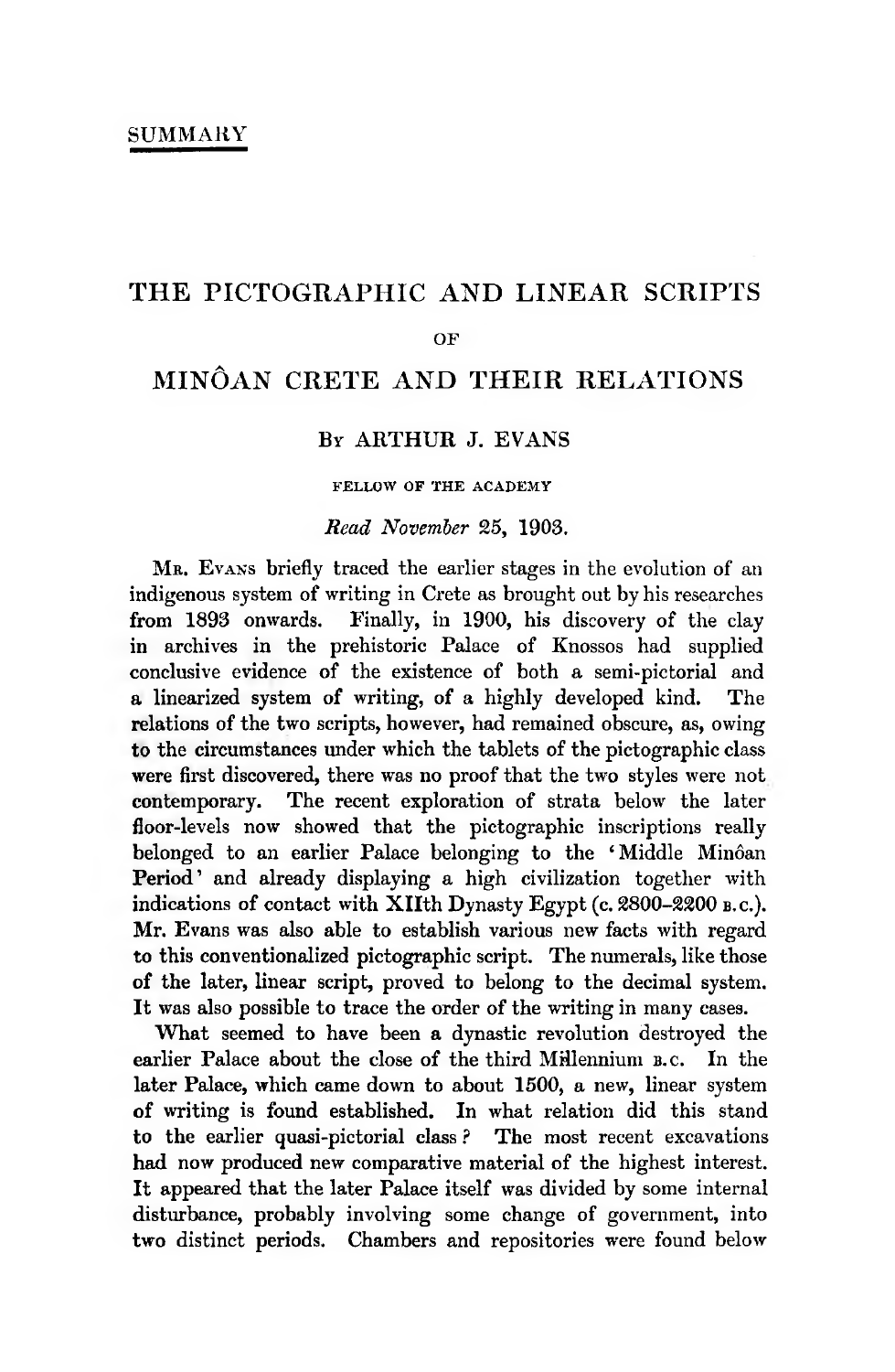### 138 PROCEEDINGS OF THE BRITISH ACADEMY

the later floors of this Palace, which belonged to an earlier period in its history. The most important of these repositories, containing relics from a Sanctuary, the central cult-object of which seems to have been a marble cross, also presented clay tablets and sealings with inscriptions in a form of linear script in several respects divergent from that of the latest Palace Period. In certain respects, as in the form of the tablets, the numerals, and some characters, a greater approach to the pictographic types was visible. It did not, however, wholly represent an anterior stage of linear writing, since some signs common to this and the other class appeared in a somewhat more advanced form. It was therefore to be regarded as a parallel and alternative script replaced by the other owing to a dynastic change. It further appeared that this script answered to that of inscriptions brought to light by the Italian Mission in the small Palace or royal villa of Hagia Triada, in this and the preceding year, as well as of an inscription found by the British School at Palaeokastro. The two linear systems had a large element in common, and together revealed a considerable indebtedness to the earlier pictographic signary. The identity of certain sign-groups, moreover, showed that the language of the two was essentially the same.

The linear tablets of the latest Palace Period were much more abundant—about 1600 having now been discovered. Besides inventories of precious vases, ingots, chariots and horses, arms and other possessions, the meaning of which was partly made clear by pictorial illustrations, there were other clay documents which might prove to be deeds or public records. Ink-written inscriptions on vases were also found, pointing to the former existence of writings on papyrus or other perishable materials. Very important were long lists of men and women giving what must certainly be regarded as personal names with the 'man' or 'woman' sign attached to each. A comparative study of these names enabled Mr. Evans to trace the existence of male and female terminations and of changing suffixes, as well as of compound formations of a similar type to the Indo-Germanic. Both linear scripts were provided with a decimal numeration, including signs up to 10,000, and tablets dealing in percentages further showed its prevalence. Most signs seemed capable of an ideographic as well as syllabic or possibly, in cases, alphabeticusage. The artificial variations in certain signs, to supply different nuances of sound or meaning, betrayed the grammarian's hand.

Among the conclusions that might be deduced from the evidence of the different forms of script were : 1. Its indigenous developement. 2. Unity of language in Minôan Crete going back to a remote period